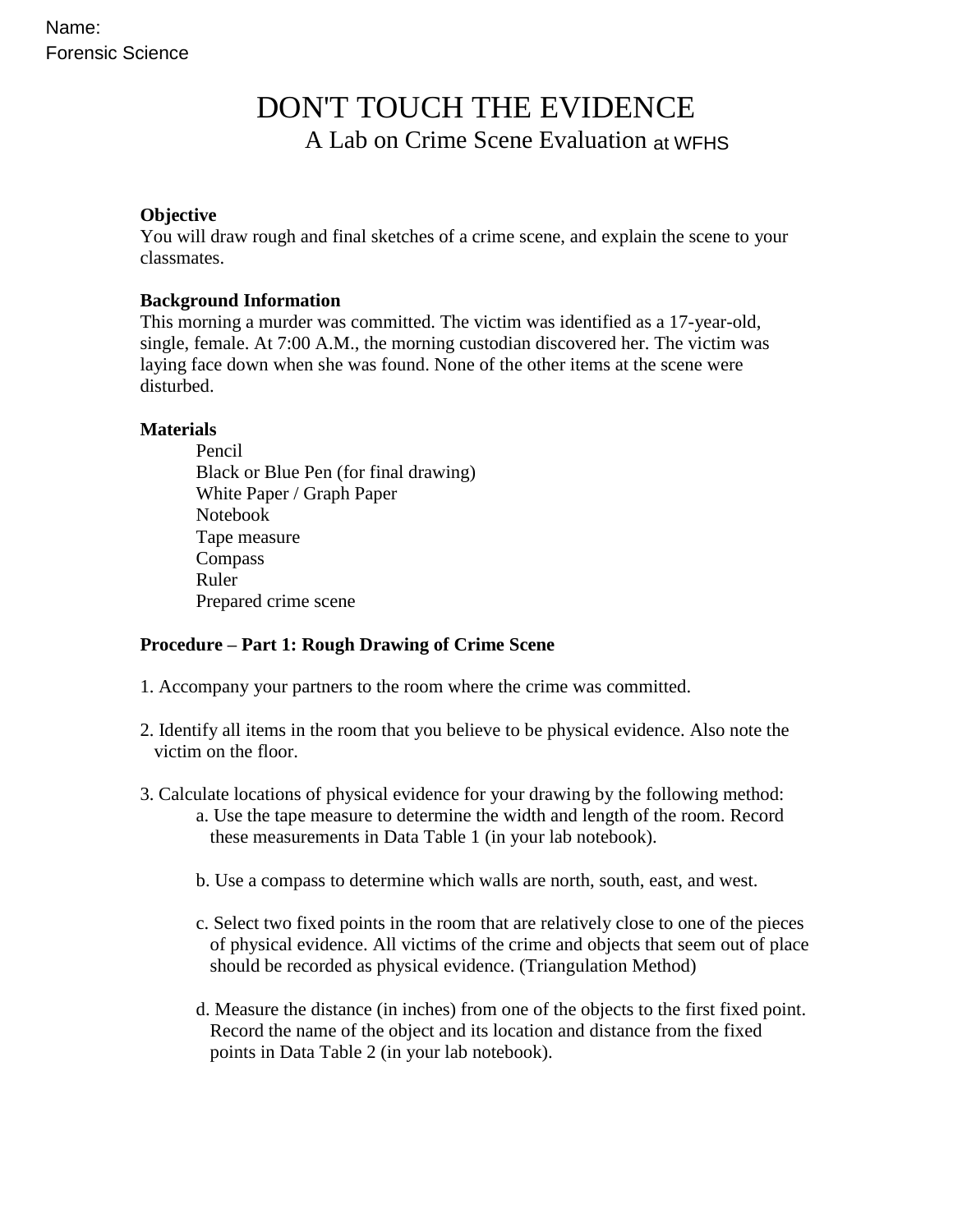- 4. Repeat this procedure for all other pieces of physical evidence in the room. You do not have to use the same fixed point each time. You can change points when you change from one object to the next.
- 5. Using the entries you made in the data table as a guide, sketch the crime scene. As you work, follow these directions:
	- a. Draw the room in which the crime occurred. Allow your sketch of the room to take up at least one-half of the paper.
	- b. Indicate North on your sketch of the room.
	- c. Draw all doors and windows in their proper locations.
	- d. Use squares or circles to represent the locations of different objects in the room. Draw larger objects with larger squares or circles. For example, a table should be larger than a chair.
	- e. Label each piece of physical evidence with a number. At the bottom of the page, list each number and describe the item it identifies.
	- f. Beginning with Object 1, draw a light line from one of the fixed points you chose earlier to Object 1. Draw a light line from the other fixed point to Object 1. (see example)
	- g. Write the actual distances above the light lines on the drawing. These are the same distances you recorded in Data Table 2.
	- h. Repeat steps **F** and **G** for all pieces of physical evidence in the room.

#### **Procedure, Part 2: Final Drawing and Presentation**

- 1. Use the "rough" sketch you made of the crime scene to draw a polished, final sketch. The final sketch will be used as evidence in a "trial."
- 2. The final sketch should:
	- a. Be neatly drawn with black ink or blue ink on a piece of white paper or graph paper.
	- b. Be drawn to scale. For example, in your drawing, you could make 1/4 inch equal 12 inches of space in the room. In other words, if you measured the crime scene room to be 384 inches wide and 336 inches long, you would draw this room 8 inches wide and 7 inches long.
	- c. Label North on the drawing.
	- d. Draw the squares and circles that represent physical evidence in proportion to each other. For instance, the female body should be drawn larger than the circle or square representing a knife; the tables should be larger than the body and the chairs, etc.